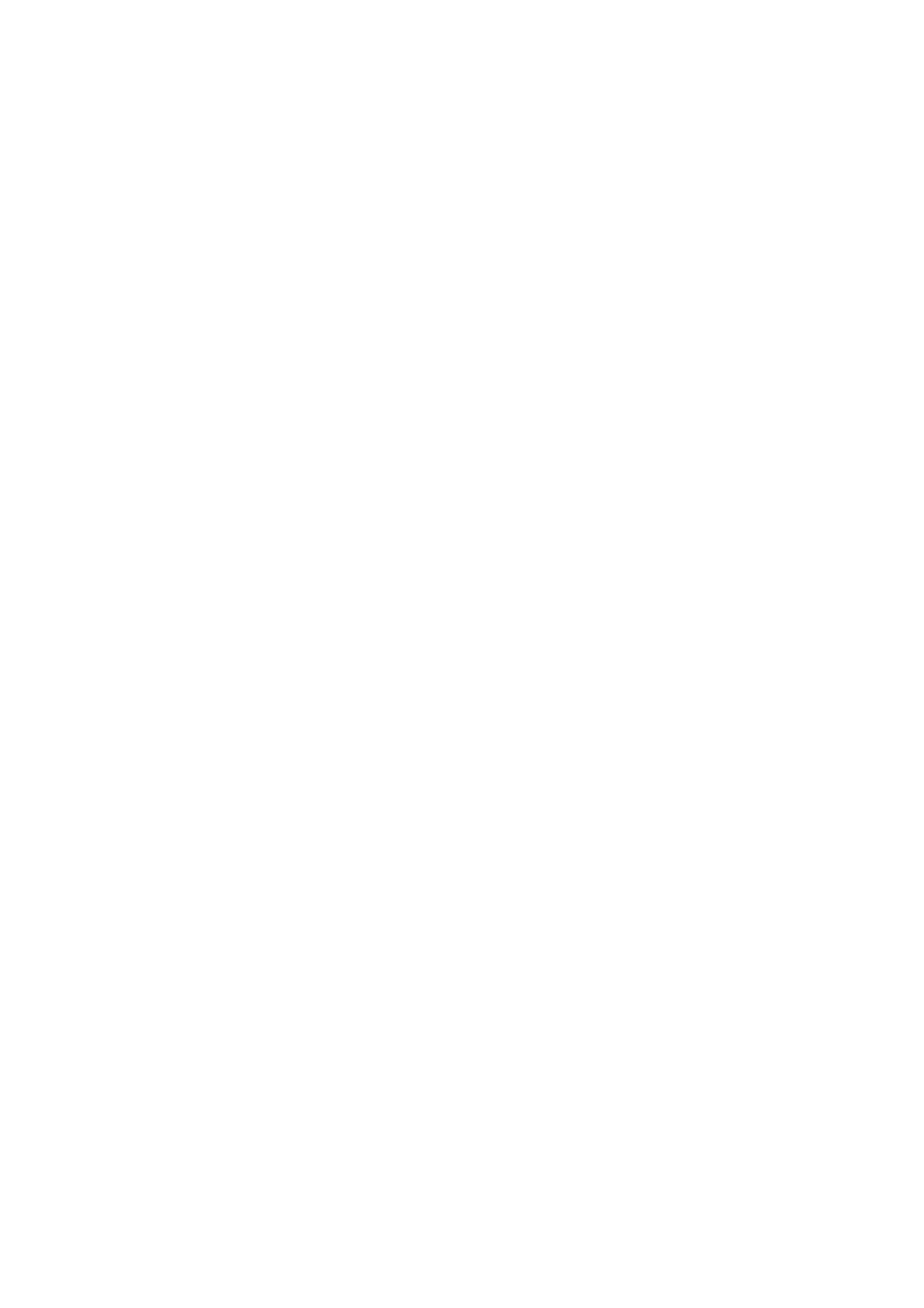| <b>Item</b>                                                                                                                        | Code      | Comment | Qty            | Price ea | <b>Subtotal</b> |
|------------------------------------------------------------------------------------------------------------------------------------|-----------|---------|----------------|----------|-----------------|
| <b>GEOGRAPHY ATAR UNITS 3 &amp; 4</b>                                                                                              |           |         |                |          |                 |
| BINDER BOOK SPIRAX A4 192 Page 8mm RULED                                                                                           | 56128P    |         | 2              | 3.00     | \$6.00          |
| LEVER ARCH FILE MARBIG A4 75mm MOTTLED BLACK                                                                                       | 6416002   |         | $\mathbf{1}$   | 3.00     | \$3.00          |
| GEOGRAPHY WA ATAR Units 3 & 4 2nd ed                                                                                               | 46012     |         | $\mathbf{1}$   | 60.00    | \$60.00         |
| 9780994546012<br><b>SUBJECT TOTAL</b>                                                                                              |           |         |                |          | \$69.00         |
|                                                                                                                                    |           |         |                |          |                 |
| <b>HUMAN BIOLOGICAL SCIENCE ATAR UNITS 3 &amp; 4</b>                                                                               |           |         |                |          |                 |
| DOCUMENT WALLET MARBIG PP F/C VELCRO<br>W/GUSSET Asstd Cols                                                                        | 2011099   |         | $\overline{2}$ | 1.25     | \$2.50          |
| LEVER ARCH FILE MARBIG A4 75mm MOTTLED BLACK<br><i>*Optional</i>                                                                   | 6416002   |         | $\mathbf{1}$   | 3.00     | \$3.00          |
| LOOSE LEAF REINFORCED REFILLS STAT A4 PK100 RULED<br><i>*Optional</i>                                                              | 3566      |         | 1              | 3.15     | \$3.15          |
| NOTEBOOK COLOURHIDE A4 250 Page 5 SUBJECT<br><b>PUNCHED</b>                                                                        | 1715899J  |         | $\mathbf{1}$   | 8.40     | \$8.40          |
| HUMAN BIOLOGY YR 12 ATAR WACE Course Study<br>Guide Units 3 & 4                                                                    | 18729     |         | $\mathbf 1$    | 54.00    | \$54.00         |
| 9781876918729                                                                                                                      |           |         |                |          |                 |
| HUMAN PERSPECTIVES Units 3 & 4 8th edn<br>9780170449168 OR                                                                         | 49168     |         | $\mathbf{1}$   | 82.95    | \$82.95         |
| HUMAN PERSPECTIVES ATAR Units 3 & 4 (26mth<br>NetBook Access Code)                                                                 | 49229     |         | $\mathbf{1}$   | 49.95    | \$49.95         |
| 9780170449229                                                                                                                      |           |         |                |          |                 |
| <b>SUBJECT TOTAL</b>                                                                                                               |           |         |                |          | \$203.95        |
| <b>JAPANESE</b>                                                                                                                    |           |         |                |          |                 |
| RANDOM HOUSE JAPANESE DICTIONARY<br>9780679773733 *Can be retained from Year 11.                                                   | 73733     |         | $\mathbf{1}$   | 16.99    | \$16.99         |
| <b>SUBJECT TOTAL</b>                                                                                                               |           |         |                |          | \$16.99         |
| <b>LITERATURE ATAR UNITS 3 &amp; 4</b>                                                                                             |           |         |                |          |                 |
| LECTURE BOOK COLOURHIDE A4 200 Page<br>PUNCHED ASST COLS                                                                           | 17166999K |         | $\mathbf{1}$   | 8.95     | \$8.95          |
| <b>CLOUDSTREET Tim Winton</b><br>9780140273984                                                                                     | 73984     |         | 1              | 24.99    | \$24.99         |
| HAMLET: OXFORD SCHOOL SHAKESPEARE<br>9780198328704                                                                                 | 28704     |         | $\mathbf{1}$   | 19.95    | \$19.95         |
| INSIGHT'S LITERATURE HANDBOOK: A GUIDE TO<br>LITERARY ANALYSIS PRINT & DIGITAL                                                     | 11809     |         | $\mathbf{1}$   | 54.95    | \$54.95         |
| 9781921411809                                                                                                                      |           |         |                |          |                 |
| THE BOOK THIEF Markus Zusak<br>9781743515860                                                                                       | 15860     |         | $\mathbf{1}$   | 19.99    | \$19.99         |
| SMOKE ENCRYPTED WHISPERS Sam Wagan Watson<br>9780702234712                                                                         | 34712     |         | $\mathbf{1}$   | 22.95    | \$22.95         |
| ROSENCRANTZ AND GUILDENSTERN ARE DEAD T Stopp D U G<br>9780571081820                                                               |           |         | $\mathbf{1}$   | 31.99    | \$31.99         |
| GOOD ANSWERS book will be sourced and supplied through the school and will appear on your Annual Statement. Estimated cost \$30.00 |           |         |                |          |                 |
|                                                                                                                                    |           |         |                |          | \$183.77        |

# **&RQWLQXHGRQQH[WSDJH**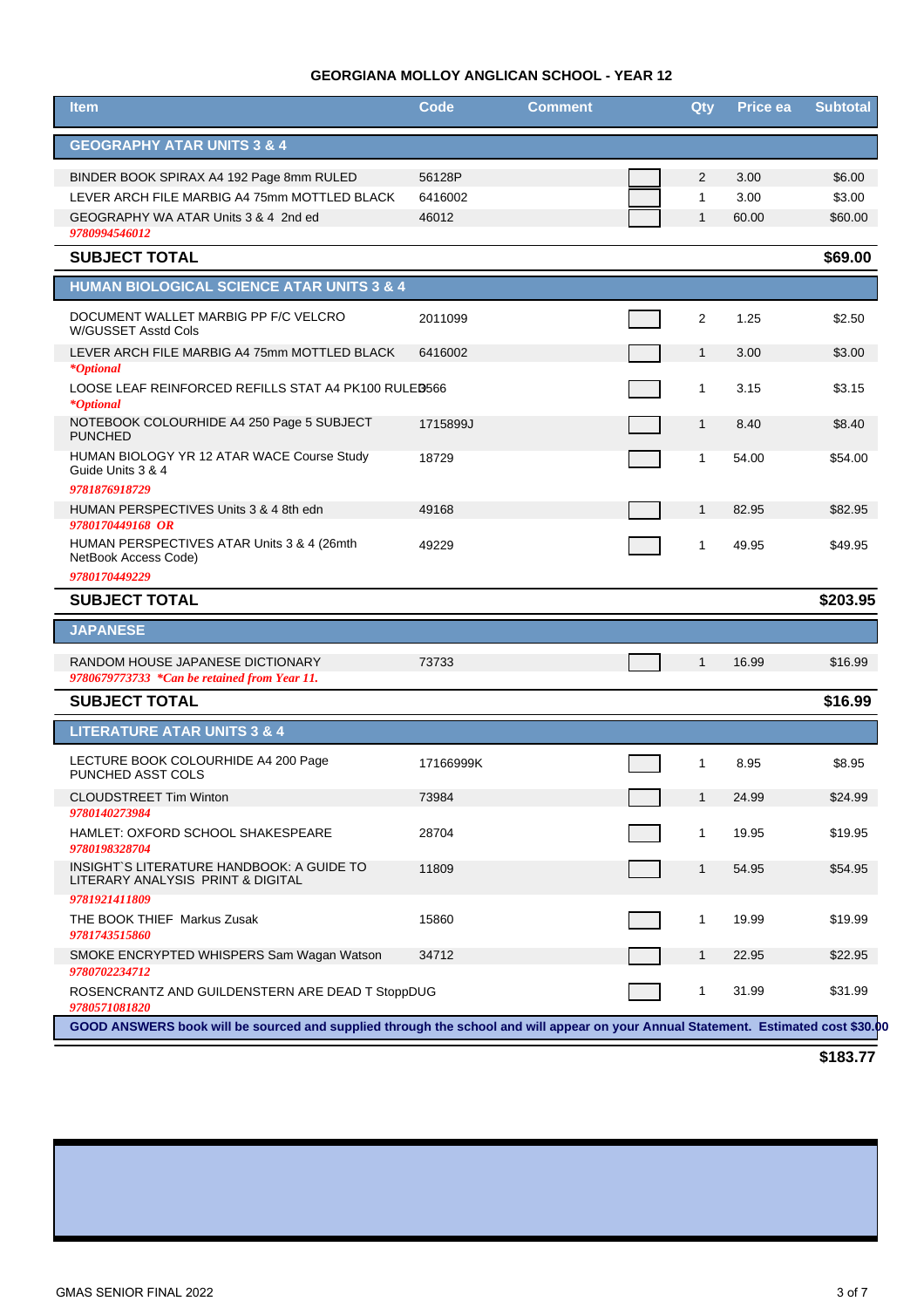| <b>Item</b>                                                                                   | Code              | <b>Comment</b> | Qty            | Price ea | <b>Subtotal</b> |
|-----------------------------------------------------------------------------------------------|-------------------|----------------|----------------|----------|-----------------|
| <b>MATHEMATICS APPLICATIONS ATAR UNITS 3 &amp; 4</b>                                          |                   |                |                |          |                 |
| CALCULATOR CASIO GRAPHIC CLASSPAD FX-CP400                                                    | <b>FX-CP400</b>   |                | $\mathbf{1}$   | 280.00   | \$280.00        |
| EXERCISE BOOK SOVEREIGN A4 96 Page 8mm RULED<br>OR DEPENDING ON PERSONAL PREFERENCE           | 97096             |                | 4              | 1.20     | \$4.80          |
| GRAPH BOOK OLYMPIC A4 96 Page 5mm                                                             | 140839            |                | $\overline{4}$ | 1.70     | \$6.80          |
| MATHEMATICS APPLICATIONS UNIT 3 Sadler Revised<br>Format with 2 access codes<br>9780170394994 | 94994             |                | $\mathbf{1}$   | 39.95    | \$39.95         |
| MATHS APPLICATIONS UNIT 4 Sadler - Revised format<br>9780170395069                            | 95069             |                | $\mathbf{1}$   | 39.95    | \$39.95         |
| Mathspace \$20.00 will appear on your Annual Statement.                                       |                   |                |                |          |                 |
| <b>SUBJECT TOTAL</b>                                                                          |                   |                |                |          | \$371.50        |
| <b>MATHEMATICS ESSENTIALS UNITS 3 &amp; 4</b>                                                 |                   |                |                |          |                 |
| CALCULATOR CASIO FX82AUPLUSII 2nd Edition                                                     | FX82PLUSII 2nd ed |                | 1              | 46.15    | \$46.15         |
| EXERCISE BOOK SOVEREIGN A4 96 Page 8mm RULED<br>OR DEPENDING ON PERSONAL PREFERENCE           | 97096             |                | 4              | 1.20     | \$4.80          |
| GRAPH BOOK OLYMPIC A4 96 Page 5mm                                                             | 140839            |                | 4              | 1.70     | \$6.80          |
| <b>NESLON SENIOR MATHS 12 MATHEMATICS</b><br><b>ESSENTIAL STUDENT BOOK 1 ACCESS CODE</b>      | 43975             |                | $\mathbf{1}$   | 77.95    | \$77.95         |
| 9780170443975                                                                                 |                   |                |                |          |                 |
| Mathspace \$20.00 will appear on Annual Statement.                                            |                   |                |                |          |                 |
| <b>SUBJECT TOTAL</b>                                                                          |                   |                |                |          | \$135.70        |
| <b>MATHEMATICS METHODS ATAR UNITS 3 &amp; 4</b>                                               |                   |                |                |          |                 |
| CALCULATOR CASIO GRAPHIC CLASSPAD FX-CP400                                                    | <b>FX-CP400</b>   |                | $\mathbf{1}$   | 280.00   | \$280.00        |
| EXERCISE BOOK SOVEREIGN A4 96 Page 8mm RULED<br>OR DEPENDING ON PERSONAL PREFERENCE           | 97096             |                | $\overline{4}$ | 1.20     | \$4.80          |
| GRAPH BOOK OLYMPIC A4 96 Page 5mm                                                             | 140839            |                | 4              | 1.70     | \$6.80          |
| MATHS METHODS UNIT 3 Sadler - Revised format<br>9780170395137                                 | 95137             |                | $\mathbf{1}$   | 39.95    | \$39.95         |
| MATHS METHODS UNIT 4 Sadler - Revised format<br><i>9780170395205</i>                          | 95205             |                | $\mathbf{1}$   | 39.95    | \$39.95         |
| <b>SUBJECT TOTAL</b>                                                                          |                   |                |                |          | \$371.50        |
| <b>MATHEMATICS SPECIALIST ATAR UNIT 3 &amp; 4</b>                                             |                   |                |                |          |                 |
| EXERCISE BOOK SOVEREIGN A4 96 Page 8mm RULED                                                  | 97096             |                | 4              | 1.20     | \$4.80          |
| GRAPH BOOK OLYMPIC A4 96 Page 5mm<br>OR DEPENDING ON PERSONAL PREFERENCE                      | 140839            |                | 4              | 1.70     | \$6.80          |
| MATHS SPECIALIST UNITS 3 & 4 Sadler - Revised<br>9780170395274                                | 95274             |                | $\mathbf{1}$   | 72.95    | \$72.95         |
| <b>SUBJECT TOTAL</b>                                                                          |                   |                |                |          | \$84.55         |
| <b>MEDIA PRODUCTION &amp; ANALYSIS ATAR UNITS 3 &amp; 4</b>                                   |                   |                |                |          |                 |
| DISPLAY BOOK MARBIG A4 20 PAGE REFILLABLE BLACK 2007002                                       |                   |                | $\mathbf{1}$   | 1.50     | \$1.50          |
| EXERCISE BOOK SOVEREIGN A4 96 Page 8mm RULED                                                  | 97096             |                | $\mathbf{1}$   | 1.20     | \$1.20          |
| MEMORY CARD TEAM MICRO SDHC CLASS 10 16GB                                                     | 90992             |                | $\mathbf{1}$   | 12.00    | \$12.00         |
| <b>MEDIA PRODUCTION &amp; ANALYSIS A Resource for</b><br><b>Senior Media Students</b>         | 65548             |                | $\mathbf{1}$   | 72.95    | \$72.95         |
| 9781921965548 *Retain from Year 11                                                            |                   |                |                |          |                 |
| <b>SUBJECT TOTAL</b>                                                                          |                   |                |                |          | \$87.65         |

**Continued on next page................**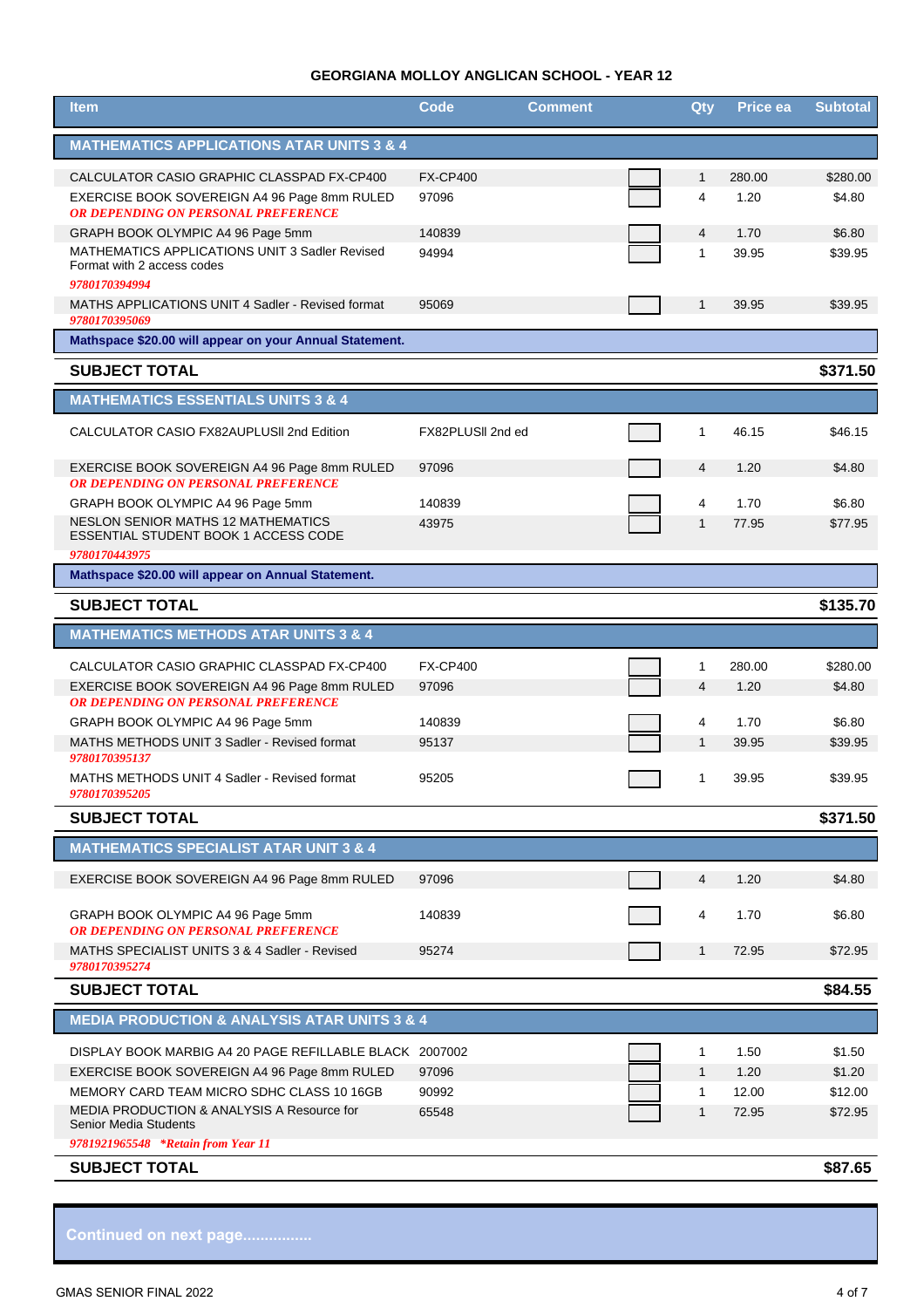| <b>Item</b>                                                                                                                  | Code              | Comment | Qty                          | Price ea      | <b>Subtotal</b>    |
|------------------------------------------------------------------------------------------------------------------------------|-------------------|---------|------------------------------|---------------|--------------------|
| <b>MEDIA PRODUCTION AND ANALYSIS GENERAL</b>                                                                                 |                   |         |                              |               |                    |
| DISPLAY BOOK MARBIG A4 20 PAGE REFILLABLE BLACK 2007002                                                                      |                   |         | $\mathbf{1}$                 | 1.50          | \$1.50             |
| EXERCISE BOOK SOVEREIGN A4 96 Page 8mm RULED                                                                                 | 97096             |         | $\mathbf{1}$                 | 1.20          | \$1.20             |
| MEMORY CARD TEAM MICRO SDHC CLASS 10 16GB<br><b>SUBJECT TOTAL</b>                                                            | 90992             |         | 1                            | 12.00         | \$12.00<br>\$14.70 |
|                                                                                                                              |                   |         |                              |               |                    |
| <b>MODERN HISTORY ATAR UNITS 3 &amp; 4</b>                                                                                   |                   |         |                              |               |                    |
| LEVER ARCH FILE MARBIG A4 75mm MOTTLED BLACK<br>LOOSE LEAF REINFORCED REFILLS STAT A4 PK100 RULED 33566                      | 6416002           |         | $\mathbf{1}$<br>$\mathbf{1}$ | 3.00<br>3.15  | \$3.00<br>\$3.15   |
| RUSSIA & THE SOVIET UNION - Webb                                                                                             | 44107             |         | $\mathbf{1}$                 | 62.95         | \$62.95            |
| 9780170244107                                                                                                                |                   |         | 1                            |               |                    |
| RUSSIA & THE USSR 1905-1941 Terry Fiehn<br>9780719552557                                                                     | 52557             |         |                              | 71.95         | \$71.95            |
| THE STRUGGLE for PEACE in the MIDDLE EAST<br><b>Bickerton</b>                                                                | 44183             |         | $\mathbf{1}$                 | 51.95         | \$51.95            |
| 9780170244183                                                                                                                |                   |         |                              |               |                    |
| <b>SUBJECT TOTAL</b>                                                                                                         |                   |         |                              |               | \$193.00           |
| MUSIC ATAR UNITS 3 & 4 and GENERAL UNITS 3 & 4                                                                               |                   |         |                              |               |                    |
| BINDER BANTEX A4 2D 25mm PE ASSTD COLS                                                                                       | 1332-A            |         | $\mathbf{1}$                 | 4.10          | \$4.10             |
| DIVIDERS MARBIG A4 MANILLA BRIGHT 5 TAB                                                                                      | 37100F            |         | $\mathbf{1}$                 | 0.65          | \$0.65             |
| LOOSE LEAF REINFORCED REFILLS STAT A4 PK100 RULED 33566                                                                      |                   |         | $\mathbf{1}$                 | 3.15          | \$3.15             |
| MUSIC MANUSCRIPT BOOK OLYMPIC A4 96Page<br>SHEET PROTECTORS MARBIG A4 C/SAFE ECON, BX100                                     | 197754<br>25150   |         | $\mathbf{1}$<br>1            | 2.45<br>4.25  | \$2.45<br>\$4.25   |
| <b>SUBJECT TOTAL</b>                                                                                                         |                   |         |                              |               | \$14.60            |
|                                                                                                                              |                   |         |                              |               |                    |
| <b>OUTDOOR EDUCATION GENERAL</b>                                                                                             |                   |         |                              |               |                    |
| DOCUMENT WALLET MARBIG PP F/C VELCRO<br><b>W/GUSSET CLEAR</b>                                                                | 2011012           |         | $\mathbf{1}$                 | 1.15          | \$1.15             |
| EXERCISE BOOK SOVEREIGN A4 64 Page 8mm RULED                                                                                 | 97064             |         | $\mathbf{1}$                 | 0.75          | \$0.75             |
| OUTDOOR EDUCATION A Resource for YR 12 GENERAL<br>9781925207149                                                              | 07149             |         | $\mathbf{1}$                 | 64.95         | \$64.95            |
| <b>SUBJECT TOTAL</b>                                                                                                         |                   |         |                              |               | \$66.85            |
| <b>PHYSICAL EDUCATION STUDIES ATAR UNITS 3 &amp; 4</b>                                                                       |                   |         |                              |               |                    |
| EXERCISE BOOK SOVEREIGN A4 64 Page 8mm RULED                                                                                 | 97064             |         | 1                            | 0.75          | \$0.75             |
| NELSON PHYSICAL EDUCATION STUDIES for WA 3A/3B                                                                               | 27124             |         | $\mathbf{1}$                 | 79.95         | \$79.95            |
| 9780170227124<br><b>SUBJECT TOTAL</b>                                                                                        |                   |         |                              |               | \$80.70            |
| PHYSICAL EDUCATION STUDIES GENERAL YEAR 12                                                                                   |                   |         |                              |               |                    |
|                                                                                                                              |                   |         |                              |               |                    |
| EXERCISE BOOK SOVEREIGN A4 64 Page 8mm RULED<br>PHYSICAL EDUCATION STUDIES A Resource for YR                                 | 97064             |         | 1                            | 0.75          | \$0.75             |
| 12 GENERAL                                                                                                                   | 07187             |         | $\mathbf{1}$                 | 72.95         | \$72.95            |
| 9781925207187<br><b>SUBJECT TOTAL</b>                                                                                        |                   |         |                              |               | \$73.70            |
|                                                                                                                              |                   |         |                              |               |                    |
| <b>PHYSICS ATAR UNITS 3 &amp; 4</b>                                                                                          |                   |         |                              |               |                    |
| NOTEBOOK COLOURHIDE A5 200 Page ASSTD COLS<br><b>CREELMAN EXAM QUESTIONS PHYSICS ATAR Units</b>                              | 1717699J<br>83129 |         | 1<br>$\mathbf{1}$            | 4.70<br>50.00 | \$4.70<br>\$50.00  |
| 3 & 4 2022                                                                                                                   |                   |         |                              |               |                    |
| 9781740982979 *Available April 2022. Pre-packed orders will be delivered to the school.<br>EXPLORING PHYSICS YEAR 12 - STAWA | 73850             |         | 1                            | 33.00         | \$33.00            |
| 9780992573850                                                                                                                |                   |         |                              |               |                    |
| PHYSICS Year 12 ATAR Course Study Guide<br>9781876918767                                                                     | 18767             |         | $\mathbf{1}$                 | 54.00         | \$54.00            |
| <b>SUBJECT TOTAL</b>                                                                                                         |                   |         |                              |               | \$141.70           |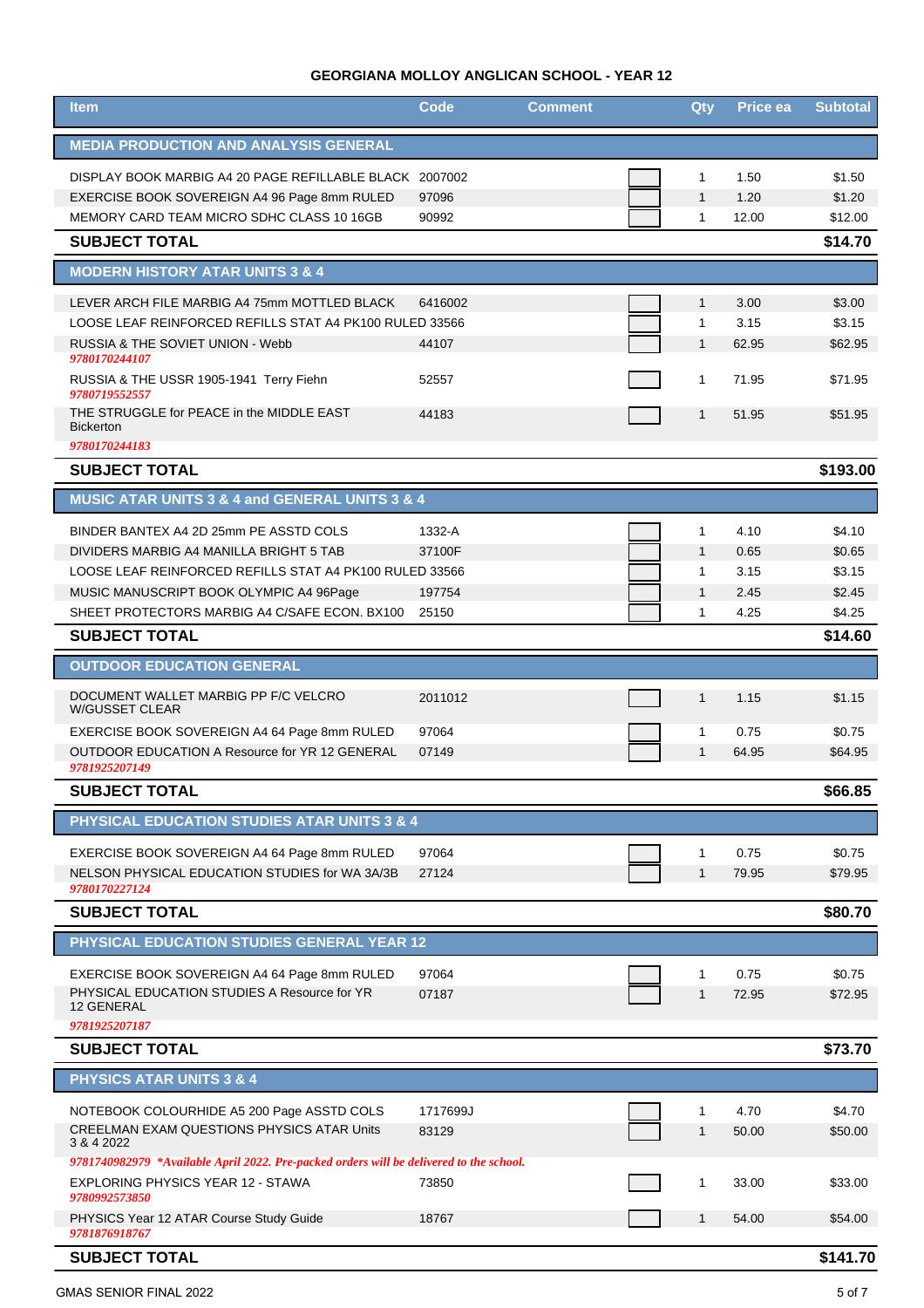| <b>Item</b>                                                                            | Code      | <b>Comment</b> | Qty          | Price ea | <b>Subtotal</b> |
|----------------------------------------------------------------------------------------|-----------|----------------|--------------|----------|-----------------|
| POLITICS & LAW ATAR UNITS 3 & 4                                                        |           |                |              |          |                 |
| LEVER ARCH FILE MARBIG A4 75mm MOTTLED BLACK                                           | 6416002   |                | $\mathbf{1}$ | 3.00     | \$3.00          |
| NOTEBOOK COLOURHIDE A4 250 Page 5 SUBJECT<br><b>PUNCHED</b>                            | 1715899J  |                | $\mathbf{1}$ | 8.40     | \$8.40          |
| POWER ACCOUNTABILITY & RIGHTS WACE<br>POLITICS & LAW ATAR Units 3 & 4<br>9780648930105 | 30105     |                | $\mathbf 1$  | 80.00    | \$80.00         |
| <b>SUBJECT TOTAL</b>                                                                   |           |                |              |          | \$91.40         |
| <b>PSYCHOLOGY ATAR UNITS 3 &amp; 4</b>                                                 |           |                |              |          |                 |
| DOCULOPE DOCUMENT WLT MARBIG A4 BUTTON CLEAR 2015000                                   |           |                | $\mathbf{1}$ | 0.60     | \$0.60          |
| NOTEBOOK COLOURHIDE A4 250 Page 5 SUBJECT<br><b>PUNCHED</b>                            | 1715899J  |                | $\mathbf{1}$ | 8.40     | \$8.40          |
| PSYCHOLOGY YR 12 ATAR COURSE WACE STUDY<br>GUIDE UNITS 3 & 4 - Brentnall               | 18774     |                | $\mathbf{1}$ | 45.00    | \$45.00         |
| 9781876918774                                                                          |           |                |              |          |                 |
| <b>PSYCHOLOGY WA ATAR SELF &amp; OTHERS UNITS 3 &amp;</b><br>4 Student Book            | 14180     |                | $\mathbf{1}$ | 49.95    | \$49.95         |
| 9780170414180                                                                          |           |                |              |          |                 |
| PSYCHOLOGY WA ATAR SELF & OTHERS Units 3 & 4<br>Workbook                               | 19901     |                | $\mathbf{1}$ | 32.95    | \$32.95         |
| 9780170419901                                                                          |           |                |              |          |                 |
| <b>SUBJECT TOTAL</b>                                                                   |           |                |              |          | \$136.90        |
| VISUAL ARTS ATAR UNITS 3 & 4 and GENERAL UNITS 3 & 4                                   |           |                |              |          |                 |
| MARKER ARTLINE 70 PERM 1.5mm BULLET NIB BLACK                                          | 107001    |                | $\mathbf{1}$ | 2.85     | \$2.85          |
| PEN ARTLINE 210 MEDIUM 0.6mm BLACK                                                     | 121001    |                | $\mathbf{1}$ | 2.27     | \$2.27          |
| NOTEBOOK SPIRAX 595 A4 120 Page S/O                                                    | 56058     |                | $\mathbf{1}$ | 3.00     | \$3.00          |
| PAINT BRUSH SET OF 4 TAKLON 907 ROUND #2 #4<br>#8 #10                                  | 1943-A    |                | $\mathbf{1}$ | 34.10    | \$34.10         |
| PEN TEXTA FINELINER POINT 188 0.4mm BLACK                                              | 10022     |                | 1            | 2.00     | \$2.00          |
| PENCIL GRAPHITE GOLDFABER 2B                                                           | 11-112502 |                | $\mathbf{1}$ | 0.45     | \$0.45          |
| PENCIL GRAPHITE GOLDFABER 3B                                                           | 11-112503 |                | $\mathbf{1}$ | 0.45     | \$0.45          |
| PENCIL GRAPHITE GOLDFABER 4B                                                           | 11-112504 |                | $\mathbf{1}$ | 0.40     | \$0.40          |
| PENCIL GRAPHITE GOLDFABER 6B                                                           | 11-112506 |                | 3            | 0.45     | \$1.35          |
| TISSUES OFFICE CHOICE FACIAL 2 PLY BX 200                                              | 526311    |                | $\mathbf{1}$ | 1.75     | \$1.75          |
| VISUAL ART DIARY QUILL A3 SPIRAL 60LF BLACK                                            | SWVA3     |                | $\mathbf{1}$ | 7.70     | \$7.70          |
| VISUAL ARTS: A RESOURCE FOR YEAR 12<br>9781925207224                                   | 07224     |                | $\mathbf{1}$ | 74.95    | \$74.95         |
| <b>SUBJECT TOTAL</b>                                                                   |           |                |              |          | \$131.27        |
| HANDLING/PACKAGING FEE                                                                 | H/PK      |                | $\mathbf{1}$ | 3.00     | \$3.00          |
| Mandatory fee for all pre-packed orders.                                               |           |                |              |          |                 |

| ALL VET QUALIFICATIONS DELIVERED AT SRTAFE AND BRTTC                                                      |
|-----------------------------------------------------------------------------------------------------------|
| NOTE: Resource Fees are set by SRTAFE and BRTTC. Cost details are provided on acceptance into the course. |
| <b>PARENTS TO SUPPLY:</b>                                                                                 |
| 1 X COMBINATION LOCK - for lockers - NO KEY LOCKS                                                         |

**1 X Safety Glasses - Impact Resistance (If undertaking a practical subject)**

**Continued on next page..............**